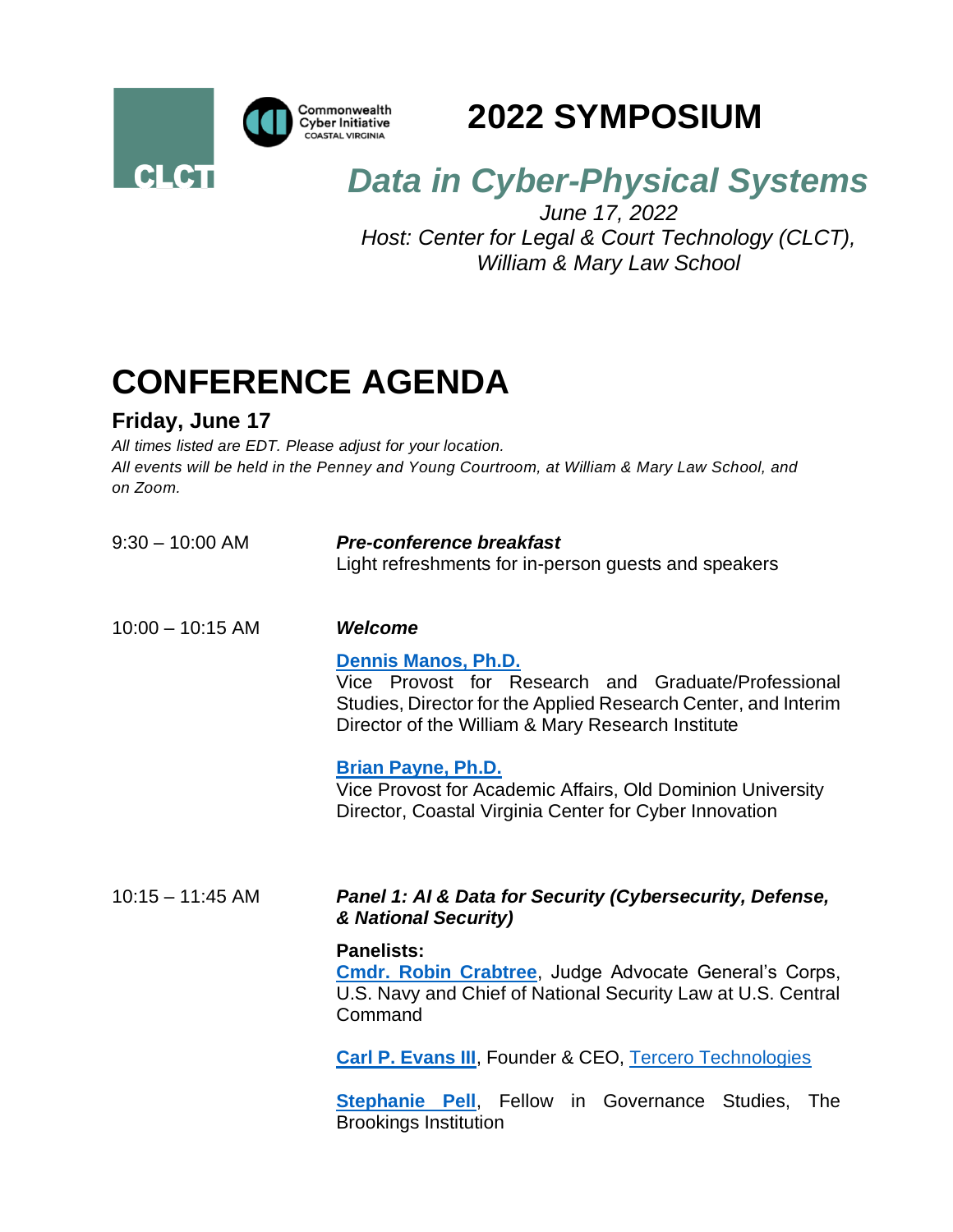

**Data in Cyber-Physical Systems**

June 17, 2022

**[Ariel Pinto](https://www.odu.edu/directory/people/c/cpinto)**, Associate Professor of Engineering Management and Systems Engineering, Old Dominion University

**[Brendan Sullivan](https://www.linkedin.com/in/maritimelaw)**, Commander, U.S. Coast Guard and Staff Judge Advocate, U.S. Coast Guard Cyber Command

### **Moderator:**

**[Chon Abraham, Ph.D.](https://mason.wm.edu/faculty/directory/full-time-faculty/abraham_c.php)**, Associate Professor, Raymond A. Mason School of Business, William & Mary

11:45 AM – 1:15 PM *LUNCH*

#### 1:15 – 2:45 PM *Panel 2: Data Protection & Privacy in Commerce (Corporations, Law Firms, & Startups)*

#### **Panelists:**

**[Tara N. Cho](https://www.womblebonddickinson.com/us/people/tara-n-cho)**, Partner and Chair of Womble Bond Dickinson (US) LLP's Privacy and Cybersecurity Team

**[Darius Davenport](https://www.cwm-law.com/our-legal-team/darius-k-davenport/)**, Managing Partner and Chairman of the Government and Public Sector and Cybersecurity and Data Privacy Groups of Crenshaw, Ware & Martin

**[Tiana Demas](https://www.cooley.com/people/tiana-demas)**, Partner at Cooley's Cyber/Data/Privacy practice

**[Randy Sabett](https://www.cooley.com/people/randy-sabett)**, Special Counsel at Cooley's Cyber/Data/Privacy practice

**[Kosta Vilk](https://www.linkedin.com/in/konstantin-vilk)**, Founder & CXO at [QuSecure](https://www.qusecure.com/)

### **Moderator:**

**[Chris Shenefiel](https://cyberinitiative.org/research/researcher-directory/shenefiel-chris.html)**, Security Research Principal Engineer at Cisco, and Adjunct Lecturer in Applied Cybersecurity at William & Mary (Computer Science)

2:45 – 3:15 PM *BREAK*